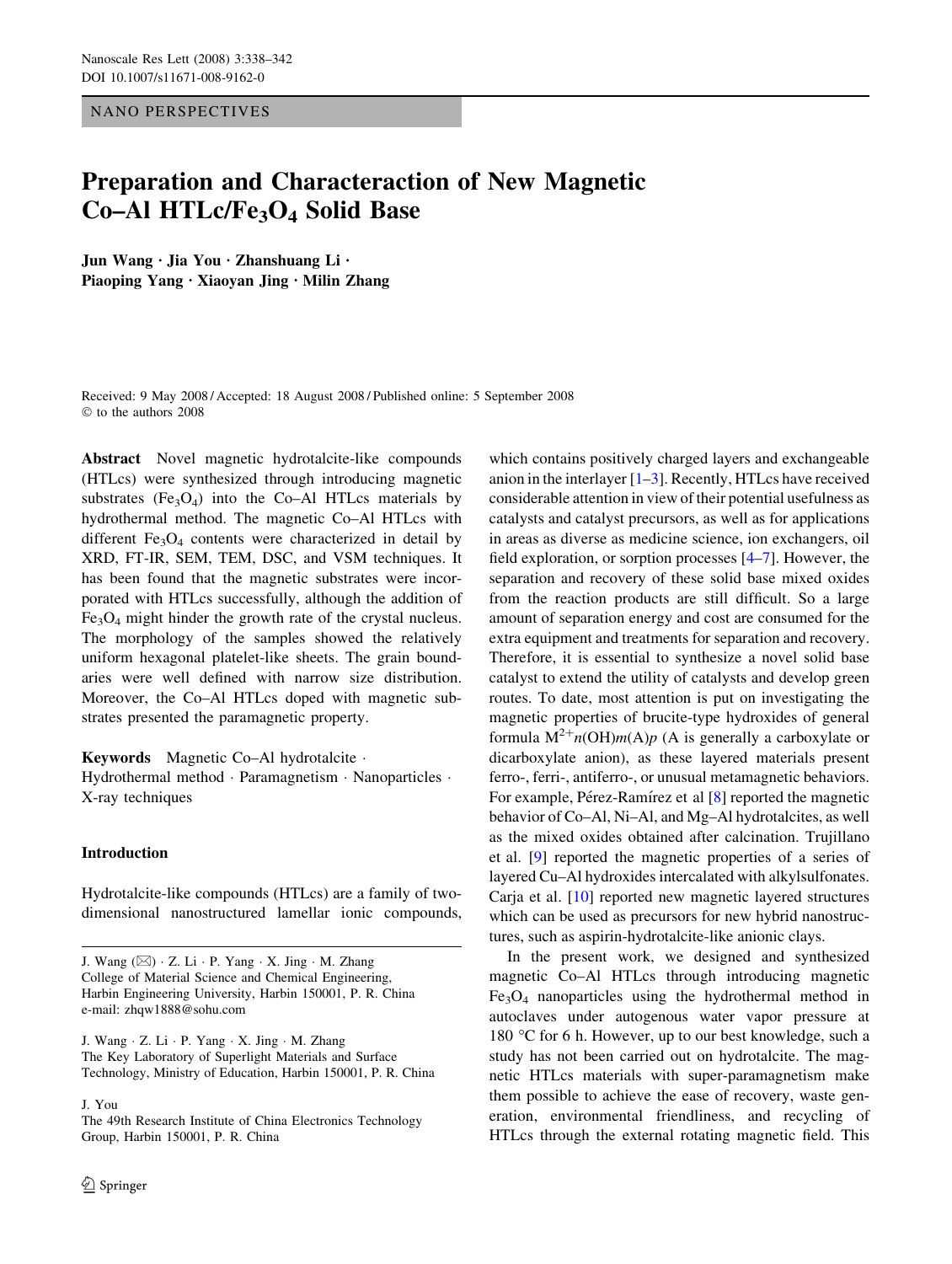novel magnetic HTLcs are expected to act as green catalyst and hence solve the above mentioned disadvantages.

#### Experimental Section

#### Synthesis

Magnetic nanoparticles were prepared by dissolving 0.01 mol of  $FeSO<sub>4</sub>$  and 0.01 mol of  $Fe<sub>2</sub>(SO<sub>4</sub>)<sub>3</sub>$  in water solution under stirring at  $45^{\circ}$ C, and  $20 \text{ wt\%}$  of  $NH_3 \cdot H_2O$  were added dropwise together at a constant pH value of 10–11. The obtained material  $(Fe<sub>3</sub>O<sub>4</sub>)$  was recovered, washed several times with deionized water until the pH was neutral. The obtained  $Fe<sub>3</sub>O<sub>4</sub>$  was preserved as suspension.

Magnetic Co–Al HTLcs was prepared by the hydrothermal process. An aqueous solution containing 0.40 M  $Co(NO_3)_2 \cdot 6H_2O$  and 0.13 M Al(NO<sub>3</sub>)<sub>3</sub>  $\cdot 9H_2O$  was added dropwise to  $Fe<sub>3</sub>O<sub>4</sub>$  solution with Fe/Co molar ratio equal to 0.01, 0.02, 0.05, and 0.2, respectively, under vigorous stirring. During the synthesis, the temperature was maintained at  $60^{\circ}$ C and pH at about 11 by the simultaneous addition of NaOH and  $Na<sub>2</sub>CO<sub>3</sub>$  solution. Then the mixture was transferred to an autoclave pressure vessel and hydrothermally treated at 180  $^{\circ}$ C for 6 h. The autoclave was then cooled down to room temperature. The resulting solid products were separated by filtration, washed with distilled water, and dried at 80  $^{\circ}$ C for 24 h.

#### Characteraction

Powder X-ray diffraction (XRD) data were collected in the  $2\theta$  range of  $5-75^\circ$  on a Rigaku D/max-IIIB diffractometer using Cu K $\alpha$  radiation ( $\lambda = 1.5406$  Å). FT-IR spectrum was recorded on a Nicolet 5DX spectrophotometer using KBr pellet technique. Transmission electron microscopy (TEM) experiment was performed on a PHILIPS CM 200 FEG electron microscope with an acceleration voltage of 200 kV. The samples were dispersed in ethanol, and carbon-coated copper grids were used as the sample holder. Scanning electron microscopy (SEM) was performed on a Japan JEOL JSM-6480A instrument at an acceleration voltage of 20 kV and a working distance of 10 mm. Thermogravimetry-differential scanning calorimetry (DSC) was performed on a NEZSCH STA 409PC thermoanalyzer in the temperature range of 40–600 °C with a heating rate of 10 °C/min. Magnetic hysteresis loops were measured using a vibrating sample magnetometer (VSM, JDAW-2000). The nickel, aluminum, and iron contents were determined by inductively coupled plasma mass spectrometry (ICP-MS) emission spectroscopy.

#### Results and Discussion

#### XRD

The XRD patterns of magnetic Co–Al HTLcs with different Fe/Co ratios were shown in Fig. 1. All the XRD patterns of the samples showed the typical reflections of the basal (003), (006), (009), (015), (110), and (113) planes [[11\]](#page-4-0). As seen in the Fig. 1, these diffraction peaks became less narrow and intense with the increase of Fe/Co ratios. The results indicated that the addition of  $Fe<sub>3</sub>O<sub>4</sub>$  might hinder the growth rate of the crystal nucleus. For the  $Fe<sub>3</sub>O<sub>4</sub>$ -containing samples, the third peak corresponding to the basal (009) plane was divided into two distinct peaks. The first one, recorded at lower diffraction angles corresponds to the basal spacing (009), whereas the second one might come from the Fe3O4. Moreover, the unchangeable intersheet spacing  $(d_{003})$  presented that the magnetism  $(Fe<sub>3</sub>O<sub>4</sub>)$  was highly dispersed in the hydrotalcite structure. Assuming a 3R polytypism for the hydrotalcite, the lattice parameters a and c have been calculated from the positions of the XRD peaks [\[12](#page-4-0)]. The lattice parameters of the samples were presented in Table [1.](#page-2-0) The c and a values were quite similar for all the samples, and the differences found can be within experimental error. The element chemical analysis data for magnetic Co–Al HTLcs with different Fe/Co ratios were given in Table [2](#page-2-0). As seen in Table [2](#page-2-0), the values of the Co/Al ratio for magnetic hydrotalcite with lower Fe/Co ratio were close to the expected one. The result was consistent with the XRD analysis.

#### TEM and SEM

The morphology of magnetic Co–Al HTLcs was investigated by SEM and TEM and the images were shown in



Fig. 1 Powder XRD patterns of magnetic Co–Al HTLcs with different Fe/Co ratios. (a) 0, (b) 0.01, (c) 0.02, (d) 0.05, (e) 0.2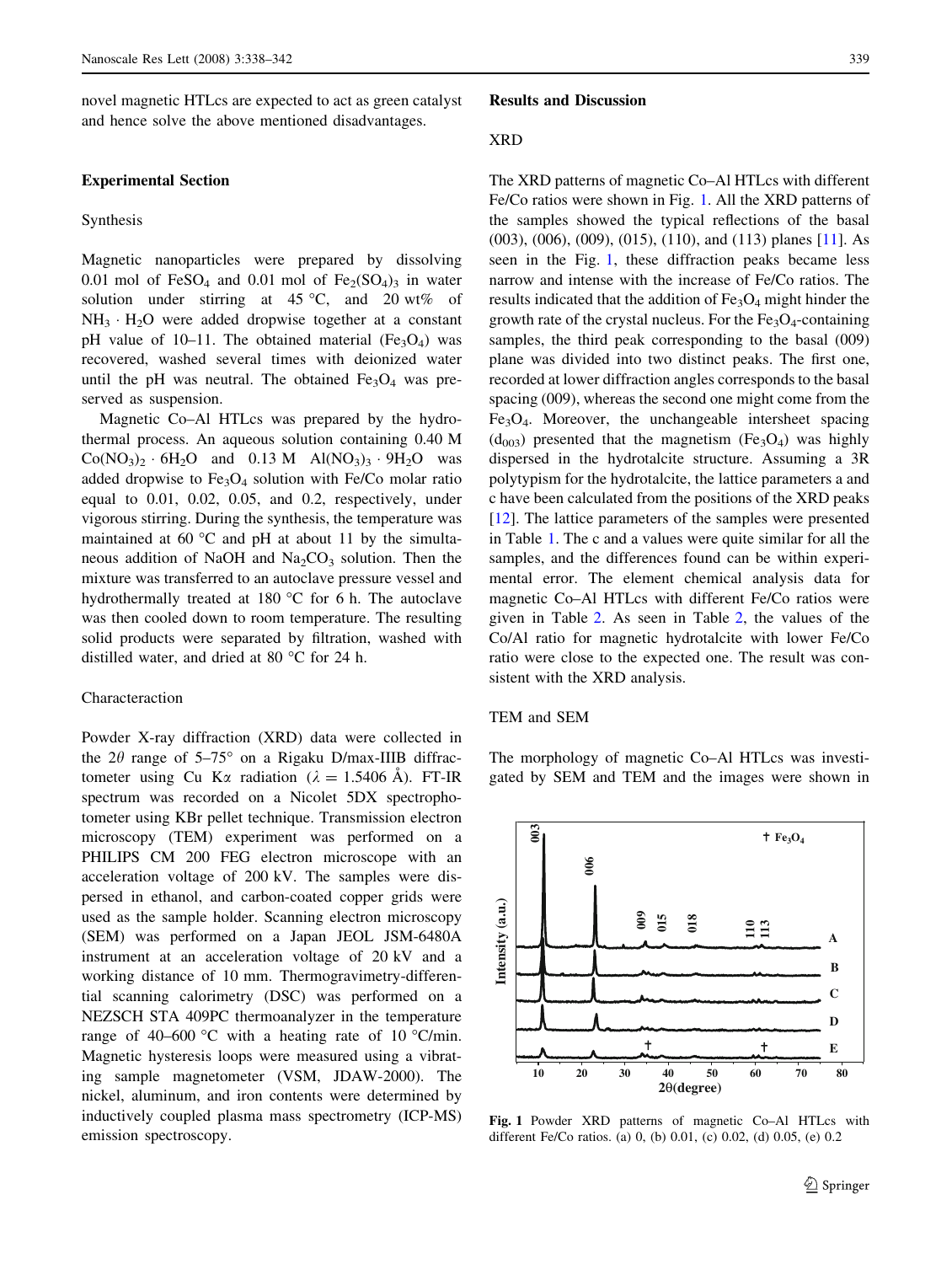<span id="page-2-0"></span>Table 1 Crystal structure parameters of magnetic Co–Al HTLcs with different Fe/Co ratios

| Fe/Co ratio | $d_{[0031]}$ (nm) | $c_{[003]}$ (nm) | $d_{[0061]}$ (nm) | $c_{[0061]}$ (nm) | $d_{[1101]}$ (nm) | $a$ (nm) |
|-------------|-------------------|------------------|-------------------|-------------------|-------------------|----------|
| 0           | 0.7695            | 2.3005           | 0.3873            | 1.1619            | 0.1538            | 0.3076   |
| 0.01        | 0.7937            | 2.3811           | 0.3853            | 1.1559            | 0.1538            | 0.3076   |
| 0.02        | 0.8021            | 2.4063           | 0.3873            | 1.1619            | 0.1554            | 0.3108   |
| 0.05        | 0.8195            | 2.4585           | 0.3815            | 1.1445            | 0.1546            | 0.3092   |
| 0.2         | 0.7882            | 2.3646           | 0.3925            | 1.1775            | 0.1546            | 0.3092   |

Table 2 Elemental analysis results for the synthesized compounds

| Fe/Co ratios | $x_{\rm m}^{\rm a}$ | $x^{\mathrm{b}}$ | Co $(\%)^c$ | Al $(\%)^c$ | Fe $(\%)^c$ |
|--------------|---------------------|------------------|-------------|-------------|-------------|
| 0.20         | 3.0                 | 3.5              | 17.08       | 2.25        | 1.95        |
| 0.05         | 3.0                 | 3.1              | 20.35       | 3.04        | 1.02        |
| 0.02         | 3.0                 | 3.1              | 21.13       | 3.12        | 0.48        |
| 0.01         | 3.0                 | 3.2              | 22.58       | 3.25        | 0.23        |
|              |                     |                  |             |             |             |

 $x<sub>m</sub>$  is the molar ratio of bivalent cations to trivalent cations in initial solutions;  $\frac{b}{x}$  is the molar ratio of bivalent cations to trivalent cations in as-prepared solid samples; "Elemental analysis by ICP-MS in weight percentage

Fig. 2. As shown in Fig. 2, all the  $Fe<sub>3</sub>O<sub>4</sub>$ -containing particles consisted of relatively uniform hexagonal plateletlike sheets. The grain boundaries were well-defined with narrow size distribution. No diffraction fringes were observed, although the sample was crystalline, as evidenced by the XRD pattern.

#### FT-IR

Figure [3](#page-3-0) displayed FT-IR spectra of the magnetic hydrotalcites samples with different Fe/Co ratios. A broad absorption band centered at  $\approx 3,470$  cm<sup>-1</sup> present in all samples is attributed to O–H stretching vibration of hydrogen-bonded hydroxyl groups in the brucite-like sheets and of water in the interlayer space [\[13](#page-4-0), [14\]](#page-4-0). Waterbending vibrations of the interlayer water were observed

for all samples at  $1,632$  cm<sup>-1</sup>. It was noted that the strong absorption bands at 1,470 cm<sup>-1</sup> can be indexed to the  $v_3$ mode of  $CO_3^2$  ions. The intensity of this band became weaker when the  $Fe<sub>3</sub>O<sub>4</sub>$  intercalate into the HTlcs. The other bands at  $1,040$  and  $864 \text{ cm}^{-1}$ were characterized to the  $v_1$  and  $v_2$  modes of the carbonate ion, respectively. Besides, an absorption band at  $662 \text{ cm}^{-1}$  in Fig. 2a was ascribed to Co–O stretching. Such a band was also present in the spectra for the magnetic hydrotalcites samples, but centered in a lower wavenumber region,  $617 \text{ cm}^{-1}$ . Finally, the bands at wavenumbers  $417 \text{ cm}^{-1}$  were attributed to Fe–OH vibrations.

#### **DSC**

To examine the thermal stability of as-synthesized sample during calcination, the Thermogravimetry-differential scanning calorimetry analysis was carried out in nitrogen. The DSC curves of hydrotalcites samples with different Fe/Co ratios were shown in Fig. [4.](#page-3-0) As seen in Fig. [4,](#page-3-0) all the DSC profiles exhibited two apparent endothermic events which were in agreement with the typical decomposition mechanism of HTLcs [\[15](#page-4-0)]. The first endothermal peak at lower temperature can be assigned to the desorption of the loss of interlayer water. The second endothermal peak at higher temperatures  $(T > 250 \degree C)$  was related to the decomposition (dehydroxylation) of the hydroxide layers and the removal of anions (carbonate) in the brucite-like



Fig. 2 SEM (a) and TEM (b) images of magnetic Co–Al HTLcs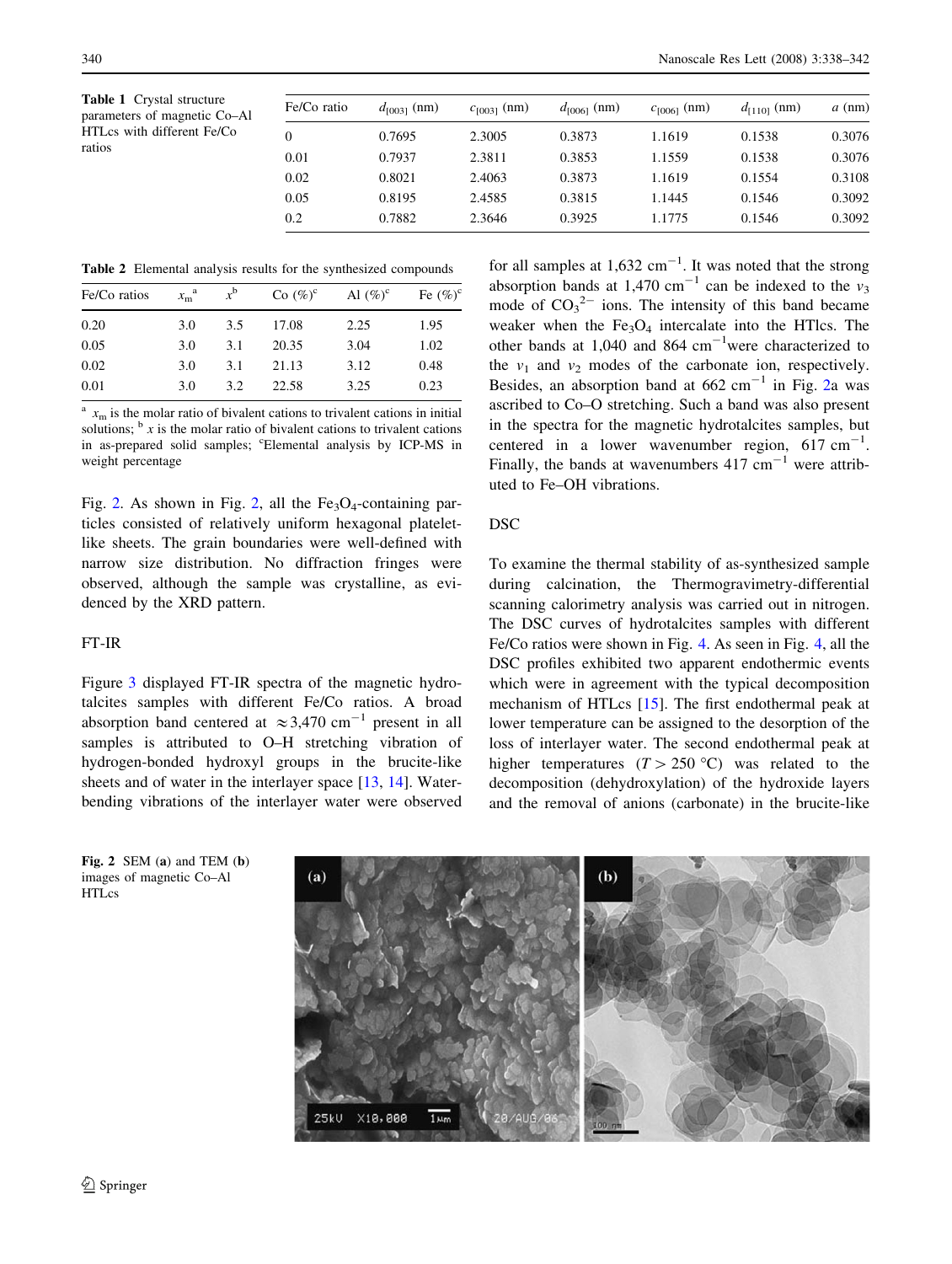<span id="page-3-0"></span>

Fig. 3 FT-IR spectra of magnetic Co–Al HTLcs with different Fe/Co ratios. (a) 0, (b) 0.01, (c) 0.02, (d) 0.05, (e) 0.2

layers [\[16](#page-4-0), [17](#page-4-0)]. It was interesting to note that, when the Fe/Co ratio was higher than 0.05, the two endothermic bands were shifted toward higher combustion temperatures. This observation can be related to the pillared effect of  $Fe<sub>3</sub>O<sub>4</sub>$  in the layer of HTlcs.

#### VSM

The magnetic hysteresis curve of magnetic Co–Al HTLcs  $(Fe/Co = 0.2)$  performed at room temperature was depicted in Fig. 5. The magnetic capabilities of Co–Al HTLcs with different Fe/Co ratios were given in Table 3. As displayed in the figure, the magnetic curves increased linearly with increasing field at low magnetization, while the magnetic curves increased slightly with further increasing field, and finally maintained in the fixed value. The hysteresis loop of all the samples exhibited typical characteristic of paramagnetic materials with coercivity



Fig. 4 DSC curves of magnetic Co–Al HTLcs with different Fe/Co ratios. (a) 0.01, (b) 0.02, (c) 0.05, (d) 0.2



Fig. 5 Magnetic hysteresis curve of magnetic Co–Al HTLcs  $(Fe/Co = 0.2)$  measured at room temperature

Table 3 Magnetic property of magnetic Co–Al HTLcs with different Fe/Co ratios

| Fe/Co ratios | Saturation magnetization (emu/g) | Coercivity (Oe) |  |
|--------------|----------------------------------|-----------------|--|
| 0.20         | 15.60                            | $\theta$        |  |
| 0.05         | 7.79                             | $\theta$        |  |
| 0.02         | 4.63                             | $\theta$        |  |
| 0.01         | 0.98                             | $\theta$        |  |

(Hc) values of 0 Oe. The emerging of paramagnetism at room temperature may be due to the  $Fe<sub>3</sub>O<sub>4</sub>$  particle with very small particle size [[18\]](#page-4-0). As seen in Table 3, the value of saturation magnetization decreased from 15.6 to 0.98 emu/g with the decrease of Fe/Co ratios because of the change of particle size of the magnetic Co–Al HTLcs.

## **Conclusions**

In summary, magnetic Co–Al HTLcs has been successfully synthesized through hydrothermal method. On the basis of XRD investigations, it has been found that the magnetic substrate  $(Fe<sub>3</sub>O<sub>4</sub>)$  was introduced into the structure of HTLcs. This result was also detected in FT-IR analysis. DSC method revealed that when the Fe/Co ratio was higher than 0.05, the exothermic bands were shifted toward higher combustion temperatures. Moreover, the introduction of  $Fe<sub>3</sub>O<sub>4</sub>$  endowed the composites with paramagnetism. We expected such novel material has promising applications as the green catalysts or catalyst supporters.

Acknowledgment Financial support from the Key Technology R&D program of Heilongjiang Province (no. G202A423) and Science Fund for Young Scholar of Harbin City (no. 2004AFQXJ038) are greatly acknowledged.